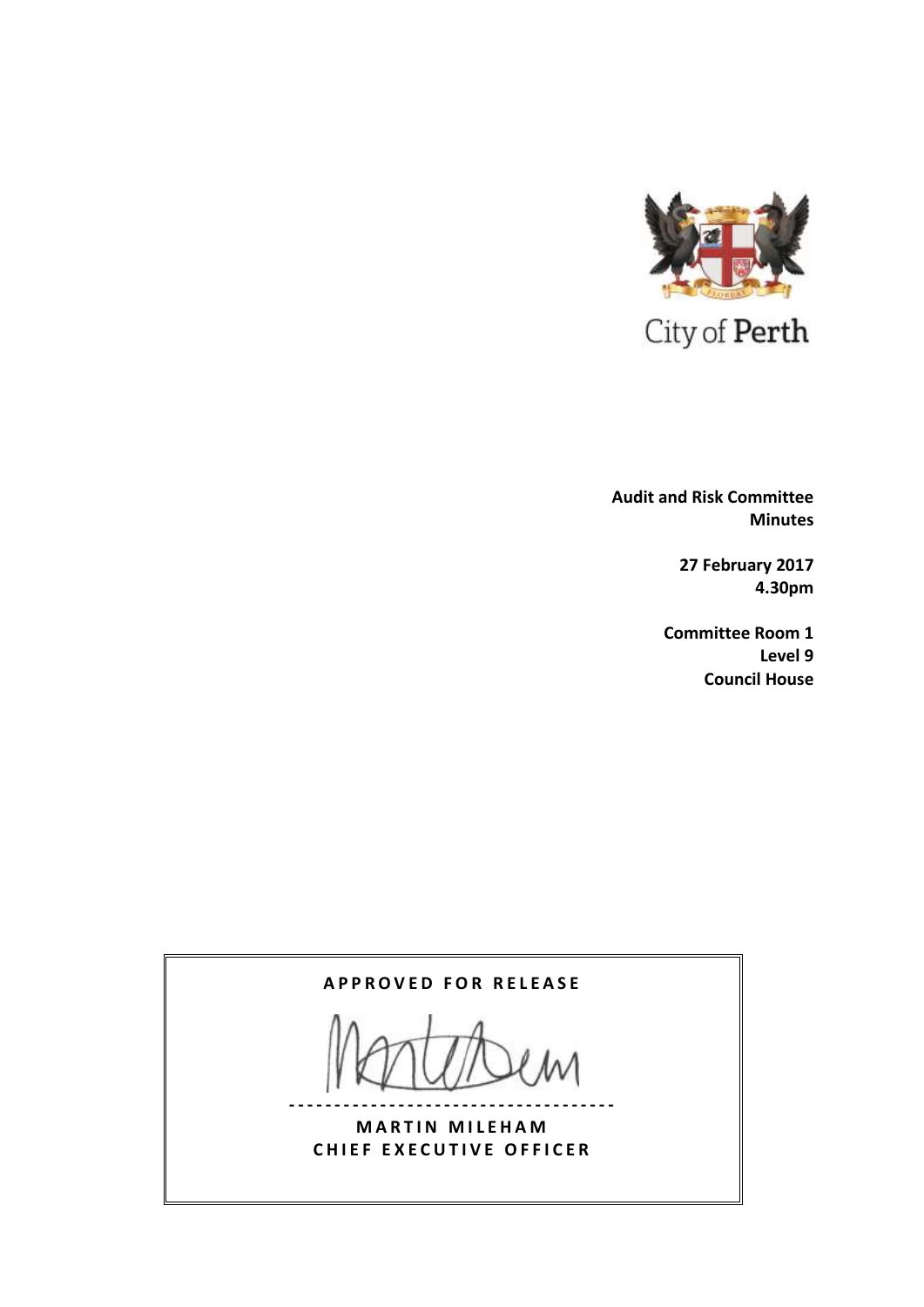

City of Perth

**Audit and Risk Committee Minutes** 

> 27 February 2017 4.30pm

**Committee Room 1** Level 9 **Council House** 

Minutes to be confirmed at the next Audit and Risk Committee meeting.

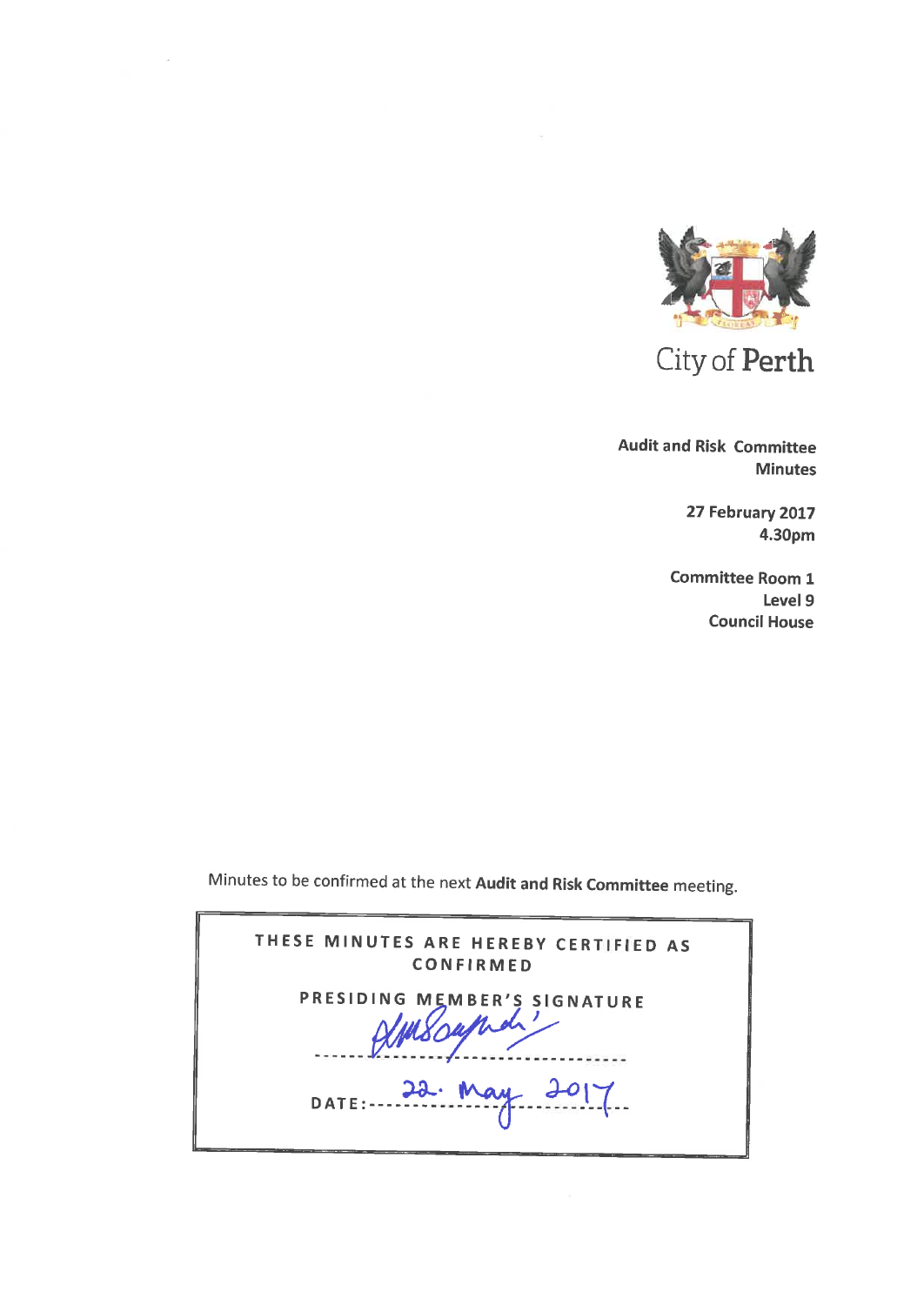Minutes of the **Audit and Risk Committee** meeting of the City of Perth in Committee Room 1, Ninth Floor, Council House, 27 St Georges Terrace, Perth on Monday, 27 February 2017.

## **Members in Attendance:**

| Lord Mayor Lisa-M. Scaffidi | $\sim$ | <b>Presiding Member</b> |
|-----------------------------|--------|-------------------------|
| Cr Davidson                 |        |                         |
| Cr Green                    |        |                         |

#### **Officers:**

| Mr Mileham       | <b>Chief Executive Officer</b>     |
|------------------|------------------------------------|
| Mr Mianich       | <b>Director Corporate Services</b> |
| Mr Ridgwell      | <b>Manager Governance</b>          |
| Mr Richards      | Manager Finance                    |
| Mr Ngara         | Risk Management Coordinator        |
| Mr Cheldi        | <b>Internal Auditor</b>            |
| Ms Mendoza       | <b>Assistant Internal Auditor</b>  |
| <b>Ms Honmon</b> | Governance Officer                 |

### **Guests and Deputations:**

Deputy Lord Mayor Cr Limnios (entered at 5.03pm)

#### **1. Declaration of Opening**

**4.30pm** The Presiding Member declared the meeting open.

# **2. Apologies and Members on Leave of Absence**

Nil

# **3. Question Time for the Public**

Nil

# **4. Confirmation of Minutes – 31 October 2016 and 22 November 2016**

# *Moved by Cr Davidson, seconded by Cr Green*

# *That the minutes of the meetings of the Audit and Risk Committee held on 31 October 2016 and 22 November 2016 be confirmed as a true and correct record.*

*The motion was put and carried*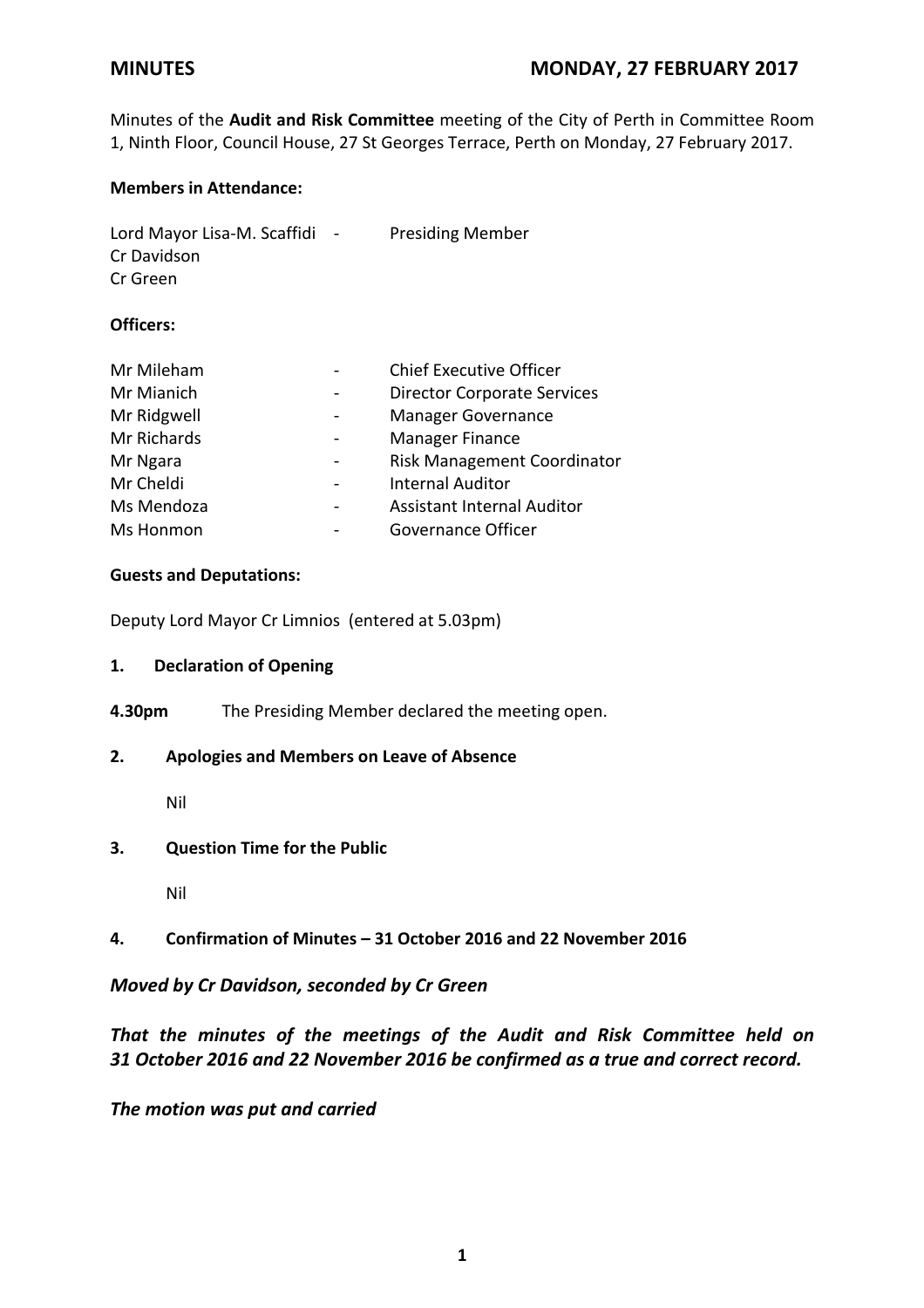# **The votes were recorded as follows:**

**For: The Lord Mayor, Crs Davidson and Green**

**Against: Nil**

#### **5. Correspondence**

Nil

### **6. Disclosures of Members' Interests**

Nil

### **7. Matters for which the Meeting may be Closed**

The Chief Executive Officer advised that, in accordance with Section 5.23(2) of the *Local Government Act 1995*, the meeting will be required to be closed to the public prior to discussion of the following:

| Item No.          | <b>Item Title</b>                               | Reason           |
|-------------------|-------------------------------------------------|------------------|
| Confidential Item | Appointment of External Member - Audit and Risk | s5.23(2)(e)(iii) |
| $8.2$ and         | Committee                                       |                  |
| Confidential      |                                                 |                  |
| Attachment 8.2A   |                                                 |                  |
| Confidential Item | 2016 Compliance Audit Return                    | s5.23(2)(e)(iii) |
| $8.3$ and         |                                                 |                  |
| Confidential      |                                                 |                  |
| Attachment 8.3A   |                                                 |                  |
| Confidential Item | Outstanding Internal Audit Recommendations -    | s5.23(2)(a)      |
| 8.4 and           | February 2017                                   |                  |
| Confidential      |                                                 |                  |
| Attachment 8.4A   |                                                 |                  |

The Chief Executive Officer also advised that, in accordance with Section 5.23(2) of the *Local Government Act 1995*, should an Elected Member wish to discuss the content of the confidential attachment/s listed below, it is recommended that Council resolve to close the meeting to the public prior to discussion of the following:

| <b>Schedule No.</b>                          | <b>Item No. and Title</b>                                                                     | Reason           |
|----------------------------------------------|-----------------------------------------------------------------------------------------------|------------------|
| Confidential<br>Attachments 8.1C<br>and 8.1D | Item 8.1 – Risk Management, and Crisis and Business<br><b>Continuity Management Framework</b> | s5.23(2)(e)(iii) |
| Confidential<br>Attachment 8.5A              | Item 8.5 - Internal Audit 2016/17 - Contract<br>Payment Review                                | s5.23(2)(e)(iii) |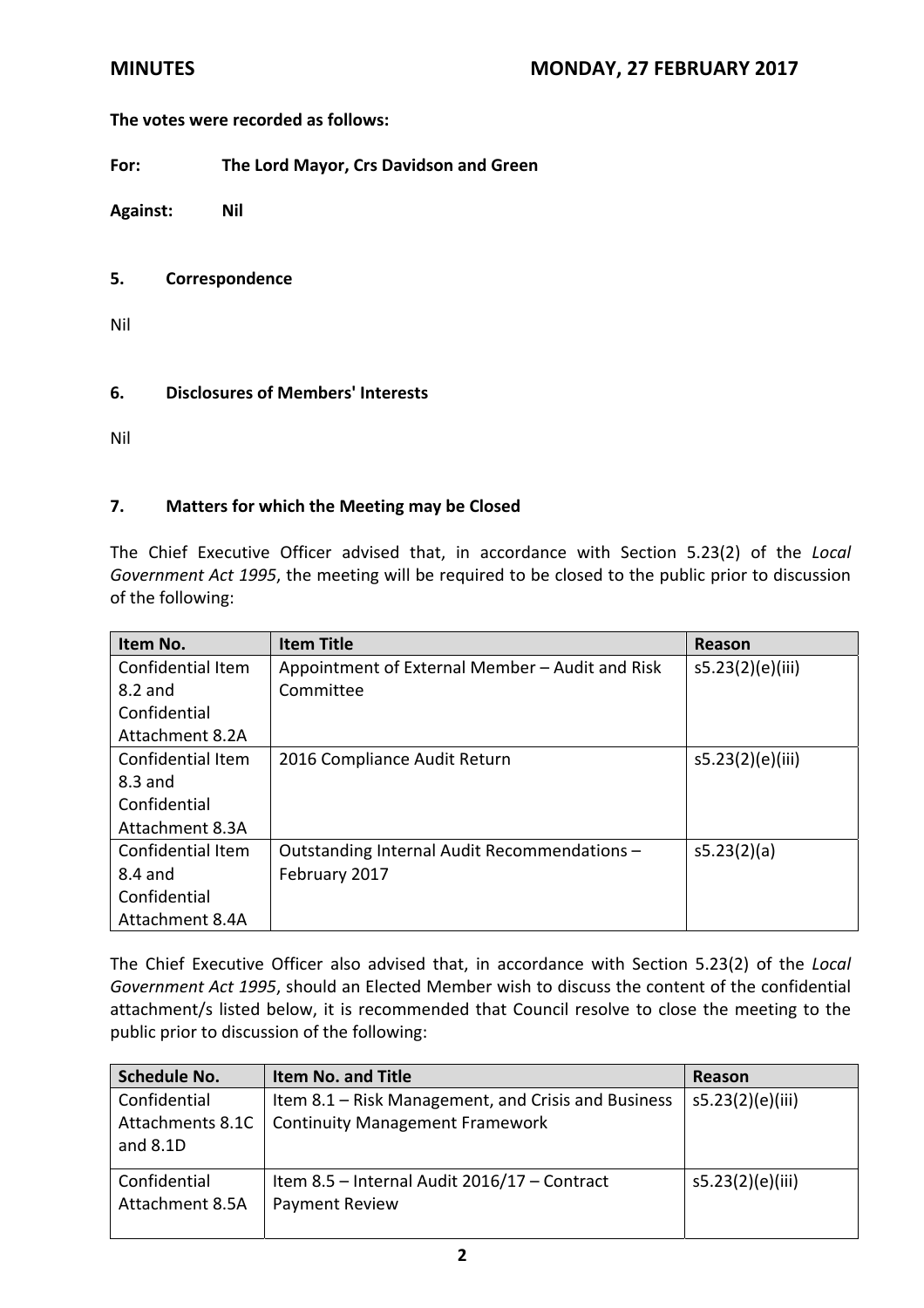# **8. Reports**

**Item 8.1 Risk Management, and Crisis and Business Continuity Management Framework**

*Moved by Cr Davidson, seconded by Cr Green*

*That Council:*

- *1. approves the amended Risk Management Framework detailed in Attachment 8.1B;*
- *2. approves the Crisis and Business Continuity Management Framework detailed in Confidential Attachment 8.1C; and*
- *3. notes the update on High and Extreme Risks detailed in Confidential Attachment 8.1D.*

*The motion was put and carried*

**The votes were recorded as follows:**

**For: The Lord Mayor, Crs Davidson and Green**

**Against: Nil**

In accordance with Clause 7.5A of the City of Perth Standing Orders Local Law 2009, Cr Green stated her objection to not being permitted to discuss reputational risk arising from the current State Administrative Tribunal process. The Presiding Member advised that such matters can be raised in General Business of the meeting.

# **MOTION TO CLOSE THE MEETING**

# *Moved by Cr Davidson, seconded by Lord Mayor Scaffidi*

*That the Audit and Risk Committee resolves to close the meeting to the public to consider Confidential matters in accordance with Section 5.23(2)(e)(iii) of the Local Government Act 1995.*

*The motion was put and carried*

**The votes were recorded as follows:**

**For: The Lord Mayor, Crs Davidson and Green**

**Against: Nil**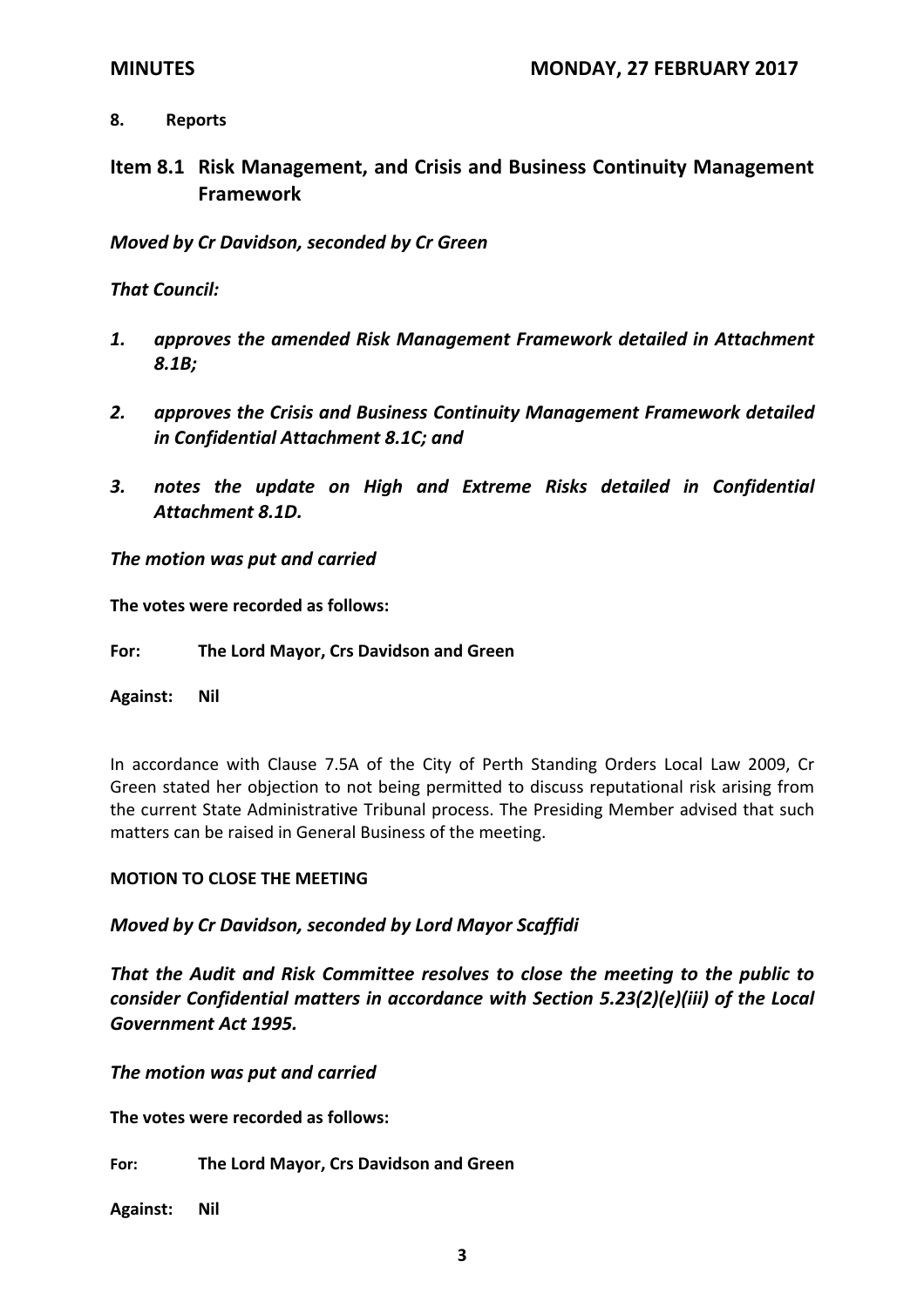**4.39pm** The meeting was closed with no members of the public in attendance.

# **Item 8.2 Appointment of External Member – Audit and Risk Committee**

*Moved by Cr Davidson, seconded by Lord Mayor Scaffidi*

*The Council approves the appointment of Mr Rob Maurich as the external member to the Audit and Risk Committee.* 

*The motion was put and carried*

**The votes were recorded as follows:**

**For: The Lord Mayor, Crs Davidson and Green**

**Against: Nil**

# **Item 8.3 2016 Compliance Audit Return**

*Moved by Cr Davidson, seconded by Cr Green*

*That Council adopts the completed 2016 Compliance Audit Return as detailed in Confidential Attachment 8.3A for certification by the Lord Mayor and the Chief Executive Officer in accordance with Regulation 15(2) of the Local Government (Audit) Regulations 1996.*

*The motion was put and carried*

**The votes were recorded as follows:**

**For: The Lord Mayor, Crs Davidson and Green**

**Against: Nil**

# **Item 8.4 Outstanding Internal Audit Recommendations – February 2017**

*Moved by Cr Davidson, seconded by Cr Green*

*That Council receives the report summarising the status of outstanding internal audit recommendations as at February 2017.*

**(Cont'd)**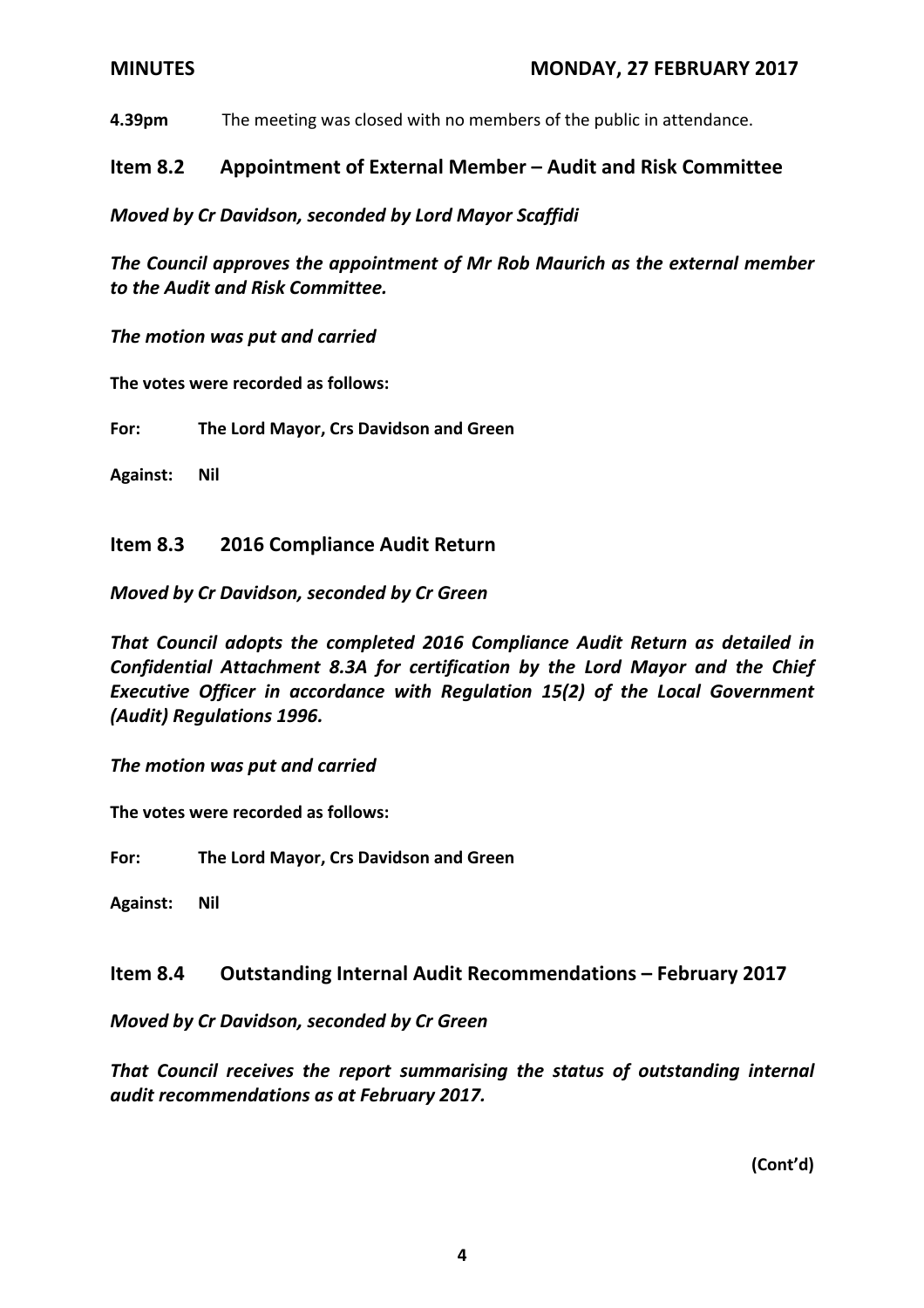## *The motion was put and carried*

**The votes were recorded as follows:**

**For: The Lord Mayor, Crs Davidson and Green**

**Against: Nil**

**Item 8.5 Internal Audit 2016/17 – Contract Payment Review**

*Moved by Cr Davidson, seconded by Cr Green*

*That Council approves the Contract Payment Review as part of the Internal Audit Plan 2016/17 as detailed in Confidential Attachment 8.5A.* 

*The motion was put and carried*

**The votes were recorded as follows:**

**For: The Lord Mayor, Crs Davidson and Green**

**Against: Nil**

**MOTION TO RE‐OPEN THE MEETING** 

*Moved by Cr Davidson, seconded by Cr Green*

*That the Audit and Risk Committee resolves to re‐open the meeting to the public.*

*The motion was put and carried*

**The votes were recorded as follows:**

**For: The Lord Mayor, Crs Davidson and Green**

**Against: Nil**

**5.02pm** The meeting was re-opened at 5.02pm and no members of the public returned.

Therefore, in accordance with clause 5.2(6)(b) of the *City of Perth Standing Orders Local Law 2009*, the Committee resolutions for Items 8.2 to 8.5 were not read aloud but are recorded in the meeting minutes.